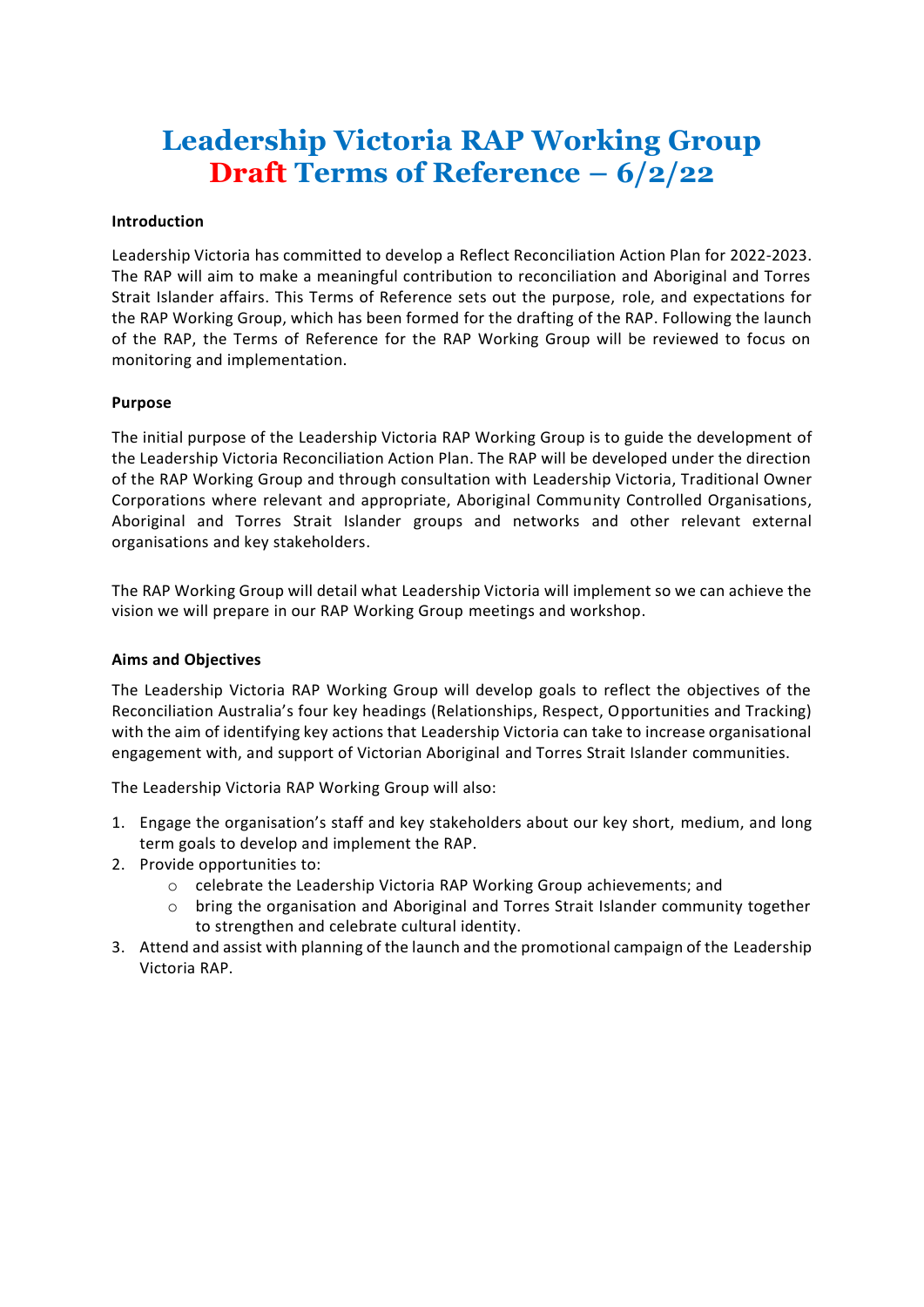# **Membership**

The RAP Working Group will be Chaired by Scott Ko, Acting CEO, Leadership Victoria during the development of the RAP document. Lisa Croxford, Leadership Development Specialist, Leadership Victoria will be the RAP lead internally.

The RAP Working Group will comprise Leadership Victoria staff across key business areas and with an interest in developing the organisation's RAP and its implementation, and representatives from the Victorian Aboriginal and Torres Strait Islander community (John Burgess and Karen Milward).

Leadership Victoria is responsible for appointing all members of the RAP Working Group and determining the process of appointments. The Leadership Victoria RAP Working Group membership shall be for 12 months for the development of the Leadership Victoria RAP. Membership will then be reviewed at the end of the 6 month period and new members will be invited to join annually as required to ensure the Leadership Victoria RAP Working Group has new ideas as well as continuity.

Members must comply with the Leadership Victoria Code of Conduct.

The Leadership Victoria RAP Working Group has the authority to invite external stakeholders who are not Working Group members to attend Working Group meetings to provide expert advice and input when required. These stakeholders will not hold any voting rights at the Leadership Victoria RAP Working Group meetings.

# **Guidelines for Leadership Victoria**

- Leadership Victoria will engage with the RAP Working Group as a consultative and informative forum around issues affecting Victorian Aboriginal and Torres Strait Islander communities.
- Leadership Victoria's RAP will be informed by the RAP Working Group and will, where appropriate, include feedback and recommendations provided by the RAP Working Group into current and future work.
- Leadership Victoria will consult the RAP Working Group and invite them to offer advice and recommendations on emerging issues or opportunities for Victorian Aboriginal and Torres Strait Islander communities.
- Leadership Victoria will resource and provide administrative support for the RAP Working Group.
- Leadership Victoria will cover all costs associated with attendance at RAP Working Group meetings scheduled.

## **Guidelines for the RAP Working Group**

- Members will have the community's and organisations best interests in mind.
- Members will provide constructive and timely feedback on proposed initiatives in the RAP and planning in terms of their appropriateness and effectiveness for Victorian Aboriginal and Torres Strait Islander communities.
- Membership of the RAP Working Group is on a voluntary basis.
- Members will maintain confidentiality with regards to all information pertaining to this Working Group.

## **Delegated Authority and Decision Making**

- The RAP Working Group will act in an advisory capacity only and has no delegated authority to make decisions as if it were Leadership Victoria.
- The RAP Working Group will provide advice to Leadership Victoria staff to assist them in their decision making.
- The RAP Working Group does not have an operational role and neither it, nor its members, may direct Leadership Victoria staff in the performance of their duties.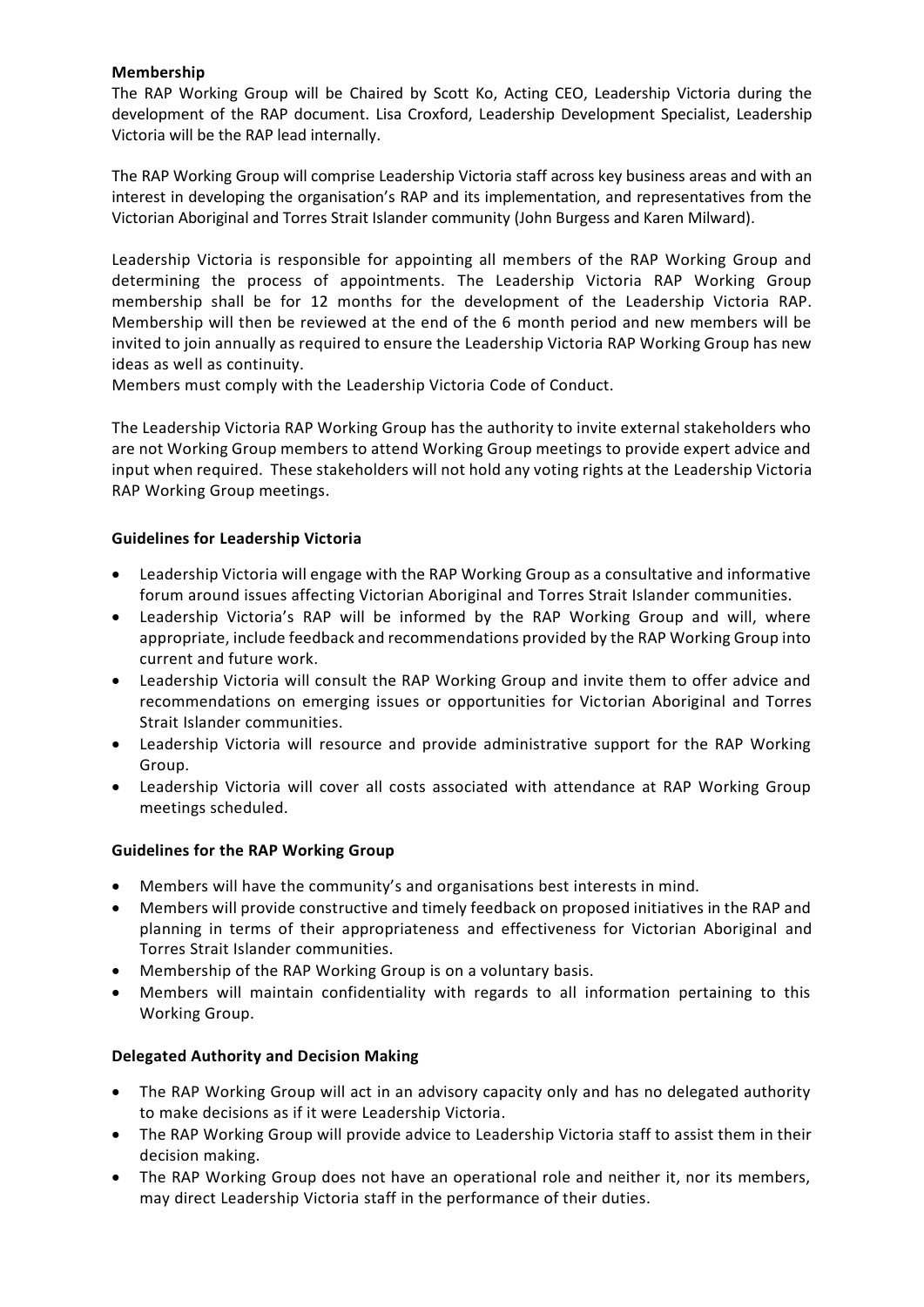## **Administration Support and Budget**

The Leadership Victoria RAP Working Group will be provided with secretariat support by Lisa Croxford, Leadership Development Specialist, Leadership Victoria and Karen Milward, Consultant, Karen Milward Consulting Services up until September 2022 and Working Group members for the time of the RAP. All signed communication about the RAP Working Group progress will be authorised by Leadership Victoria's Acting CEO who is the RAP Working Group Chairperson. The Acting CEO will be responsible for the management of any budget associated with the RAP Working Group.

# **Chairperson**

The Leadership Victoria RAP Working Group will be Chaired by Scott Ko, Acting CEO, Leadership Victoria at each of the meetings held.

# **Agenda**

Members of the Leadership Victoria RAP Working Group can ask for any item relating to the core business of the group to be placed on the agenda of each meeting held. Agendas and minutes of meetings will be circulated to the Leadership Victoria RAP Working Group members at least 7 days before each meeting where possible.

# **Leadership Victoria RAP Working Group Meeting Structure**

Each meeting will have an agenda and members are encouraged to take on roles to effectively progress the development of the work proposed which includes:

- An Acknowledgement of Country will be a standing agenda item at the commencement of each meeting which can be delivered by a RAP Working Group member.
- Minutes of each meeting will be emailed to relevant stakeholders.
- Planning up-coming meetings.
- Locating and sharing research, good practice ideas or other documents as determined by the Leadership Victoria RAP Working Group members.
- Providing contact details of relevant stakeholders and staff to consult with as part of the consultation process to develop the RAP.
- Participate in all the consultation processes.
- Provide input into all documentation prepared and provide timely feedback.

## **Meeting Schedule**

A meeting schedule will be determined at the first meeting. The Leadership Victoria RAP Working Group will meet for four face-to-face meetings over a 6 month period, on a schedule to be determined by the Working Group. The first RAP Working Group meeting will determine the schedule for future RAP Working Group meetings.

## **Decision Making, Reporting and Accountability**

The Leadership Victoria RAP Working Group will make decisions that relate directly to the development of the RAP including budget issues for consideration.

The RAP Working Group will report to the Leadership Victoria Board and seek Board input and advice into the RAP.

## **Communication and Reporting**